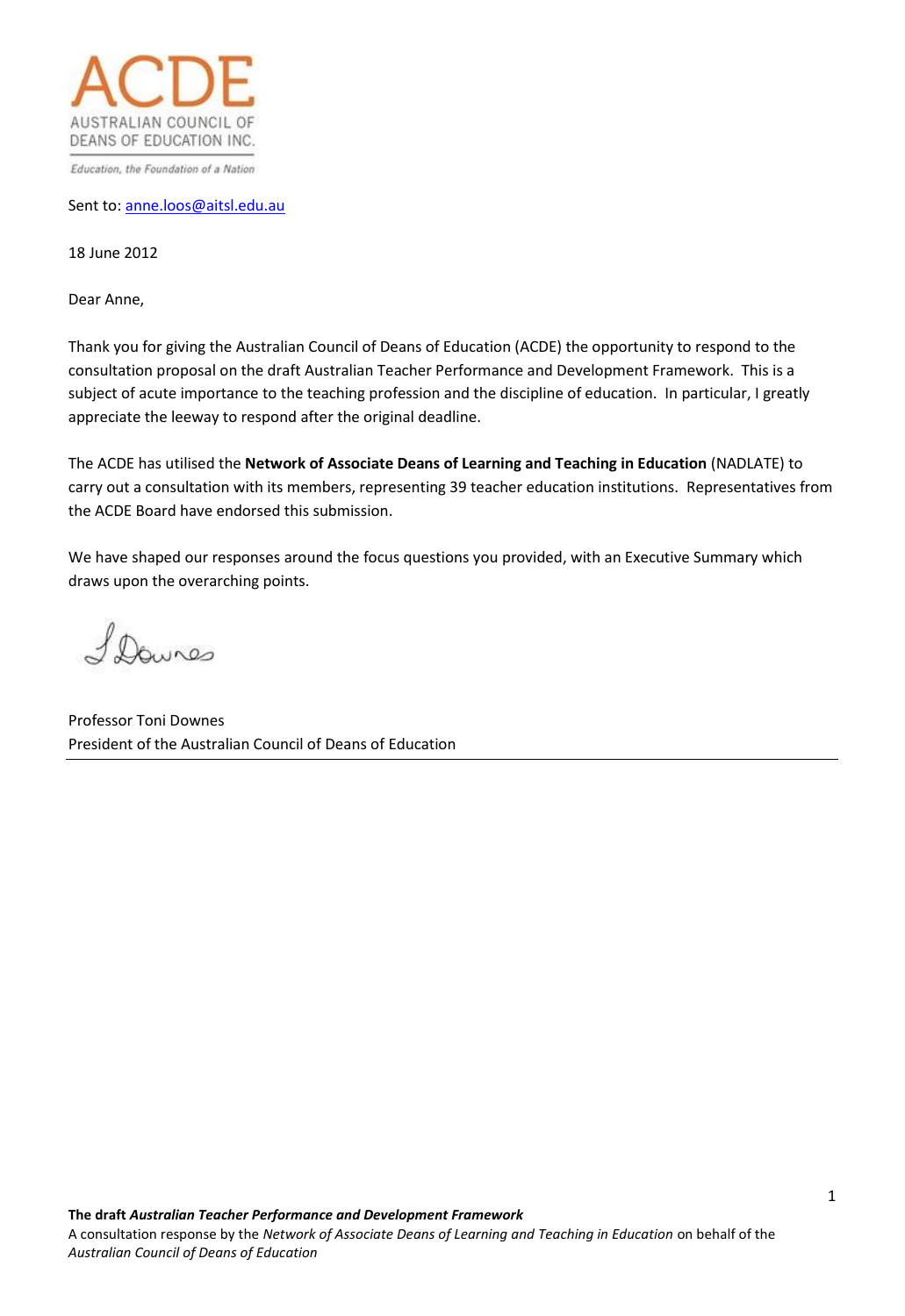

# **Contents**

| 1. | How do the proposed principles and Framework align with your current practices at the system or                                                                                                                                                                                                     |
|----|-----------------------------------------------------------------------------------------------------------------------------------------------------------------------------------------------------------------------------------------------------------------------------------------------------|
| 2. | What would need to change through implementation of the Framework to create genuine                                                                                                                                                                                                                 |
| 3. | How adequately and clearly do components of the Framework; principles, supportive school context,<br>performance and development cycle, and outcomes of teacher performance and development, describe a<br>comprehensive teacher performance and development approach that supports ongoing teacher |
| 4. | Do the essential elements adequately describe and encompass what should be present to best serve                                                                                                                                                                                                    |
| 5. | Mhat are priorities for support, who needs support, and what forms of support should be available? 6                                                                                                                                                                                                |
| 6. | How adequately and clearly does the structure and the language used make the Framework accessible                                                                                                                                                                                                   |
| 7. | Are there any critical areas of teacher performance and development that require further                                                                                                                                                                                                            |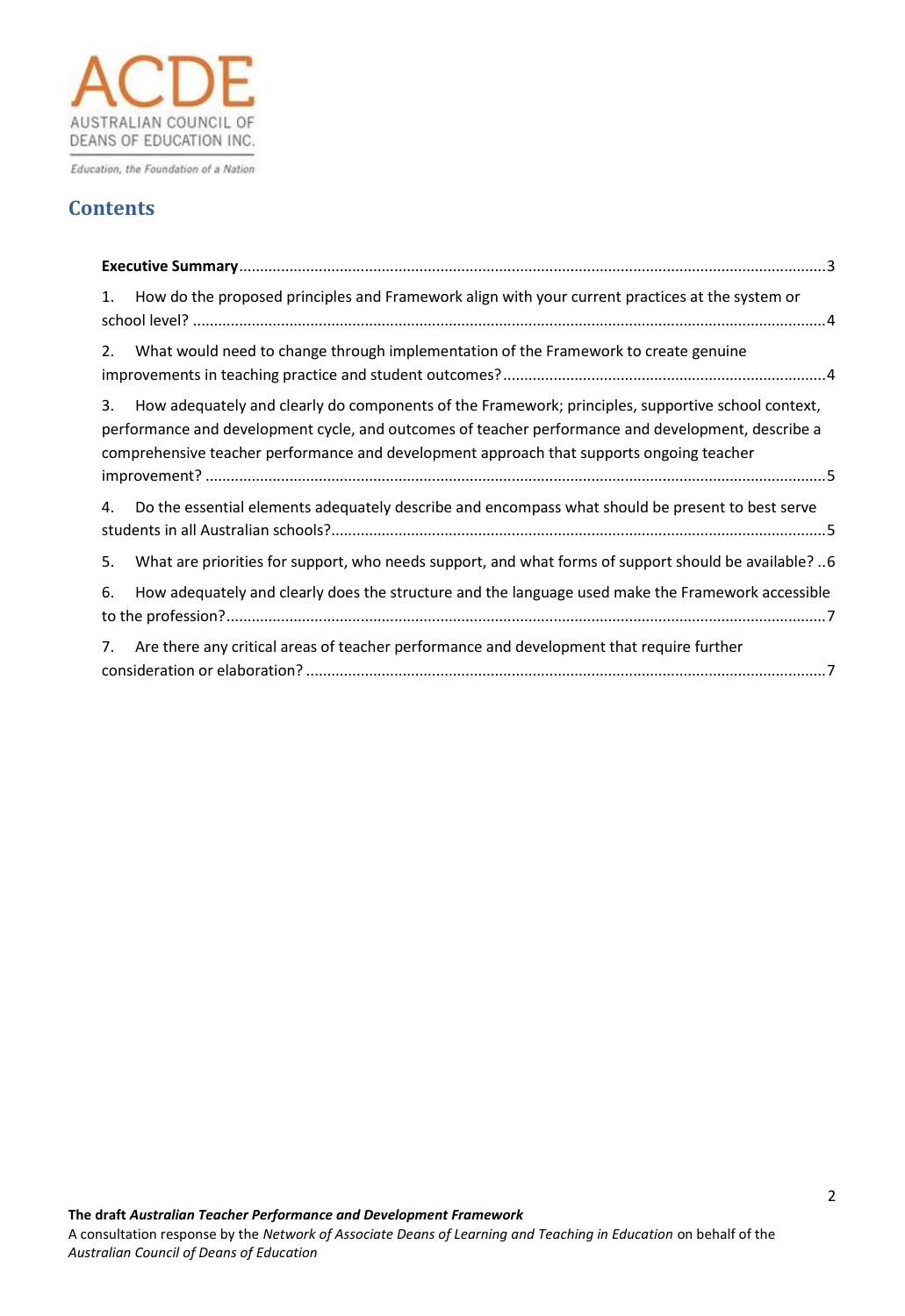

# **The draft Australian Teacher Performance and Development Framework**

**A consultation response by the** *Network of Associate Deans of Learning and Teaching in Education* **(NADLATE) on behalf of the** *Australian Council of Deans of Education* **(ACDE)**

#### <span id="page-2-0"></span>**Executive Summary**

The Australian Council of Deans of Education (ACDE) and the Network of Associate Deans of Learning and Teaching in Education (NADLATE) welcome the opportunity to respond to this consultation proposal. Performance review is an important component of teachers' work and in maintaining a successful school system.

Our submission is shaped in response to the seven focus questions raised by AITSL in their consultation. Therein we argue that for this Framework to succeed in improving teacher performance and student outcomes it must not be seen by teachers as an insidious mechanism with punitive undertones. It must truly enable teachers' work by harnessing the collaborative nature of the profession, and explicitly acknowledging the good practice of teachers.

As teacher educators, we recognise the Framework's commitment to collaborative, ongoing professional learning. However, we argue that for this to be effectively implemented across the profession there must be a reconceptualisation of professional learning. This will require initial and continuing support.

Execution of this Framework presents a powerful opportunity to leverage implementation of sophisticated learning technologies to create a truly national discourse, with supportive knowledge development and practice sharing.

We recognise the importance of the Framework and research on teacher professional learning in informing university Graduate programs in Education, in Education Leadership, and similar programs which provide rigorous research-led teacher professional learning programs. ACDE and NADLATE would be pleased to continue a dialogue with AITSL over how to support implementation of the Framework's principles amongst pre-service teachers and in-service teachers enrolled in postgraduate professional development programs.

The Framework may benefit from a glossary list to assist in clarification of Framework's key components, i.e. essential elements. It would also be useful to either define or retitle key terms such as 'appraisal'; 'deliverables'; and 'delivering on agreed outcomes'.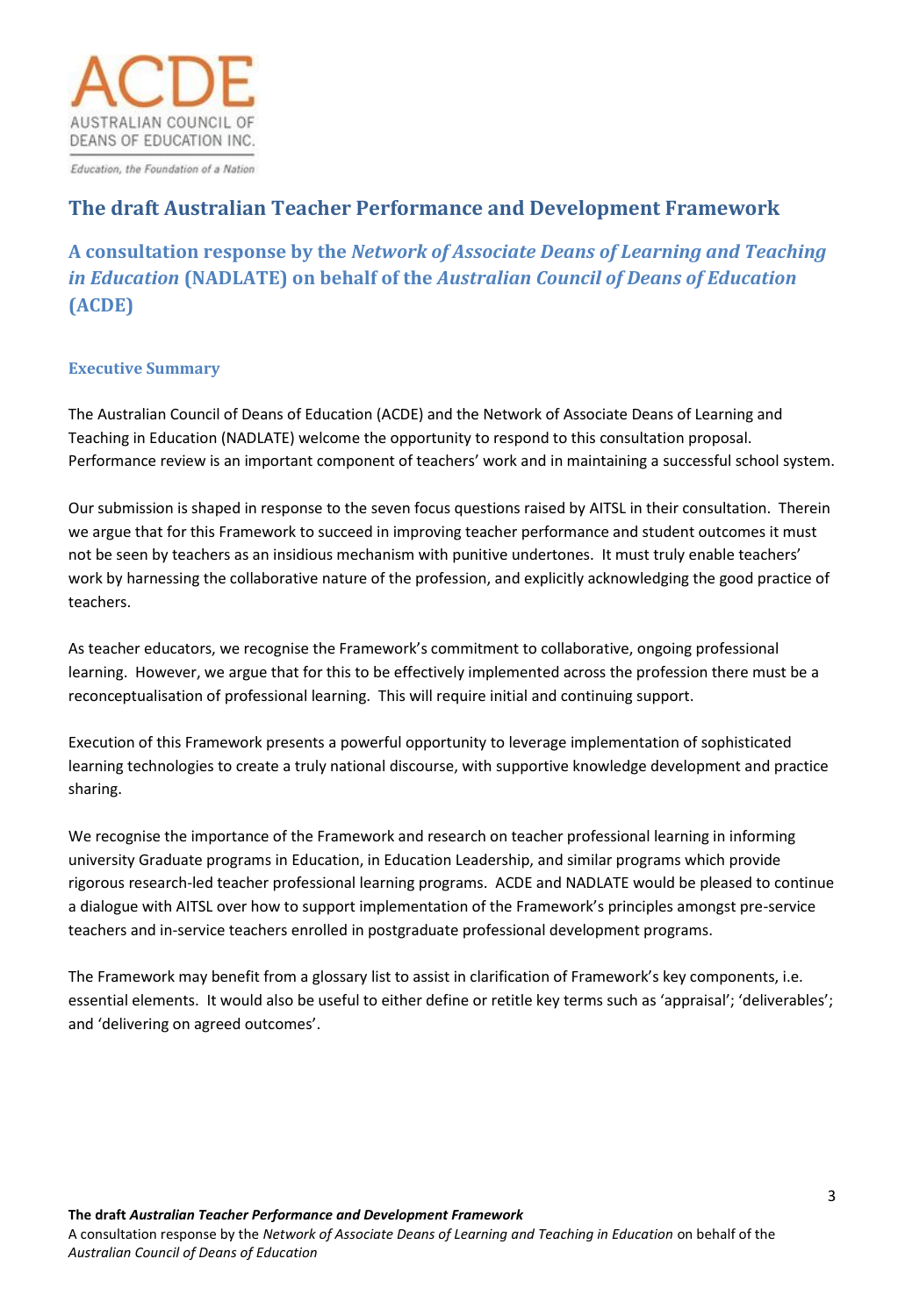

#### <span id="page-3-0"></span>**1. How do the proposed principles and Framework align with your current practices at the system or school level?**

The proposed principles and Framework are clearly aligned with the literature on effective teacher development and reflect current practice within the Faculties and Schools of Education. The development of the knowledge and skills required for continual professional reflection and renewal is a cornerstone of teacher education programs. The processes described also semi align with the general teaching performance procedures that occur in universities for academics.

We recommend that the first principle should be 'Student learning' as opposed to 'Student outcomes'. It is significant to note that facilitating the process of learning, including its many cognitive functions, is the test of educating good citizens of the future. This principal implies a reference to the ongoing cycle for improvement in teacher performance which aligns to the ongoing everyday work a teacher does in the classroom, or a leader does within the school environment. So, it's a matter of emphasis which signals significance that a good teacher performs well when they affect the everyday learning practices of the student - of which student outcomes are an important part.

We note that successful implementation will rely on a shared understanding of both the principles and Framework, and strong leadership and culture in the school.

#### <span id="page-3-1"></span>**2. What would need to change through implementation of the Framework to create genuine improvements in teaching practice and student outcomes?**

A Teacher Performance and Development Framework should emphasise improvement over regulation and this would demonstrate professional leadership in this important area of performance management. While the draft Framework broadly aligns with current practice at school level, its implementation will necessarily rely upon schools' abilities to interpret an external policy framework into the realities 'on the ground'. This requires dedicated time allocations and financial resources as well as consideration of the culture of each school community.

Specifically teachers must be empowered to reflect on their practice within a supportive and professional environment of mutual understanding and respect, with a genuine commitment to a process that values professional growth over surveillance. This may involve open confrontation of the tension between professional development that satisfies compliance agendas and the kinds of collaborative, ongoing, school-based professional learning that research consistently shows leads to real improvements in pedagogy and student learning. While the Framework certainly places emphasis on the latter approach to professional learning, successful implementation will rely to some extent on a reconceptualisation of professional learning on the part of many teachers and school leaders, and bedding down of this new understanding on a very large scale.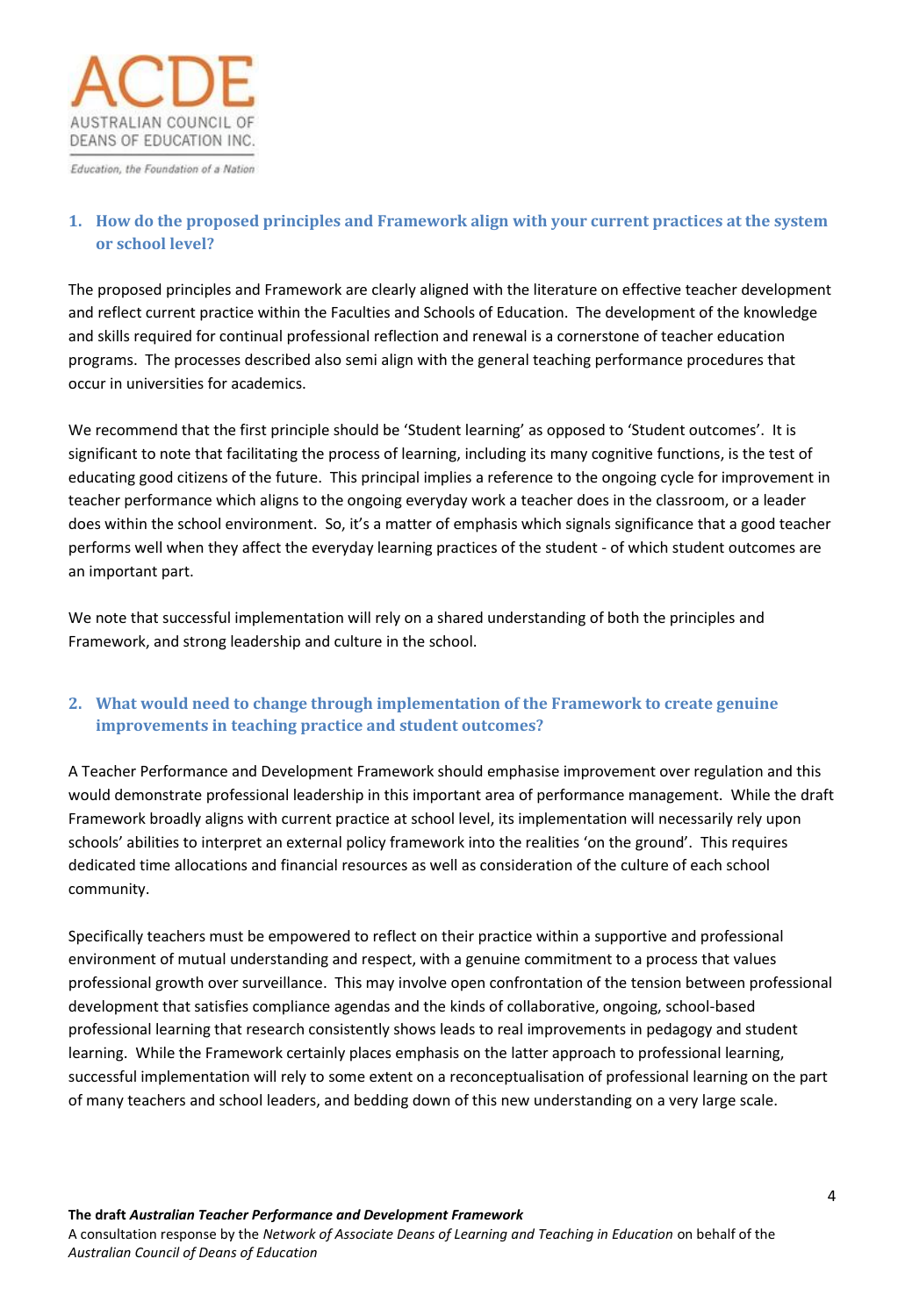

# <span id="page-4-0"></span>**3. How adequately and clearly do components of the Framework; principles, supportive school context, performance and development cycle, and outcomes of teacher performance and development, describe a comprehensive teacher performance and development approach that supports ongoing teacher improvement?**

The Framework itself is broad and flexible, while at the same time highlighting approaches and supporting procedures. This is far preferable to a 'one size fits all' approach. However, the challenge will be to build the kind of shared understanding across the system to ensure that the spirit of the Framework drives its implementation in diverse school and system contexts.

Within the Framework there is some lack of clarity over what are the 'objectives' related to a teacher's impact. For instance, how does one measure a teacher's ability to inspire students? Careful consideration should be given to terminology such as 'appraisal'; 'deliverables'; and 'delivering on agreed outcomes' as they carry baggage from previous, less consultative reforms of the school sector and will not aid effective implementation of the Framework. Consideration should be given to using work 'goals' instead of 'objectives', as per HR toolkits that support this sort of performance management. Goals may be a better career development signal to the teaching community.

We recommend making explicit the way in which specific principles align with one (or underpin all) of the three components of the Framework. This could be easily achieved by grouping the principles under each component of the Framework; i.e. School context (component of the Framework) is underpinned by the following two principles: i) a focus on student outcomes; and ii) a clear understanding of what effective teaching is. We note that the role of professional learning is not explicit in this Framework and believe this is an omission.

We would also encourage a greater emphasis on what is already happening within schools. It is important to build from the positives and current goals as this empowers and recognises teachers, and demonstrates that current practice has been considered and valued.

The Framework also provides an opportunity to strengthen the notion of research and rigour in teacher learning and the undernoted Graduate programs that universities offer to scaffold, inform and research practice for teacher learning. In the current draft, this opportunity has not been taken.

# <span id="page-4-1"></span>**4. Do the essential elements adequately describe and encompass what should be present to best serve students in all Australian schools?**

It is not immediately clear (despite their title) what the essential elements are; if they refer to elements essential to the performance and development cycle, then greater clarity is required about the elements, how they are categorised and how the can be referenced in implementation of the cycle and by whom. Upon review of the FAQs, it became clear that they are the 'mandatory minimum common requirements' that are expected to be met by all Australian schools. The essential elements should therefore be more explicit in the Framework and consideration given to the use of a glossary.

A consultation response by the *Network of Associate Deans of Learning and Teaching in Education* on behalf of the *Australian Council of Deans of Education*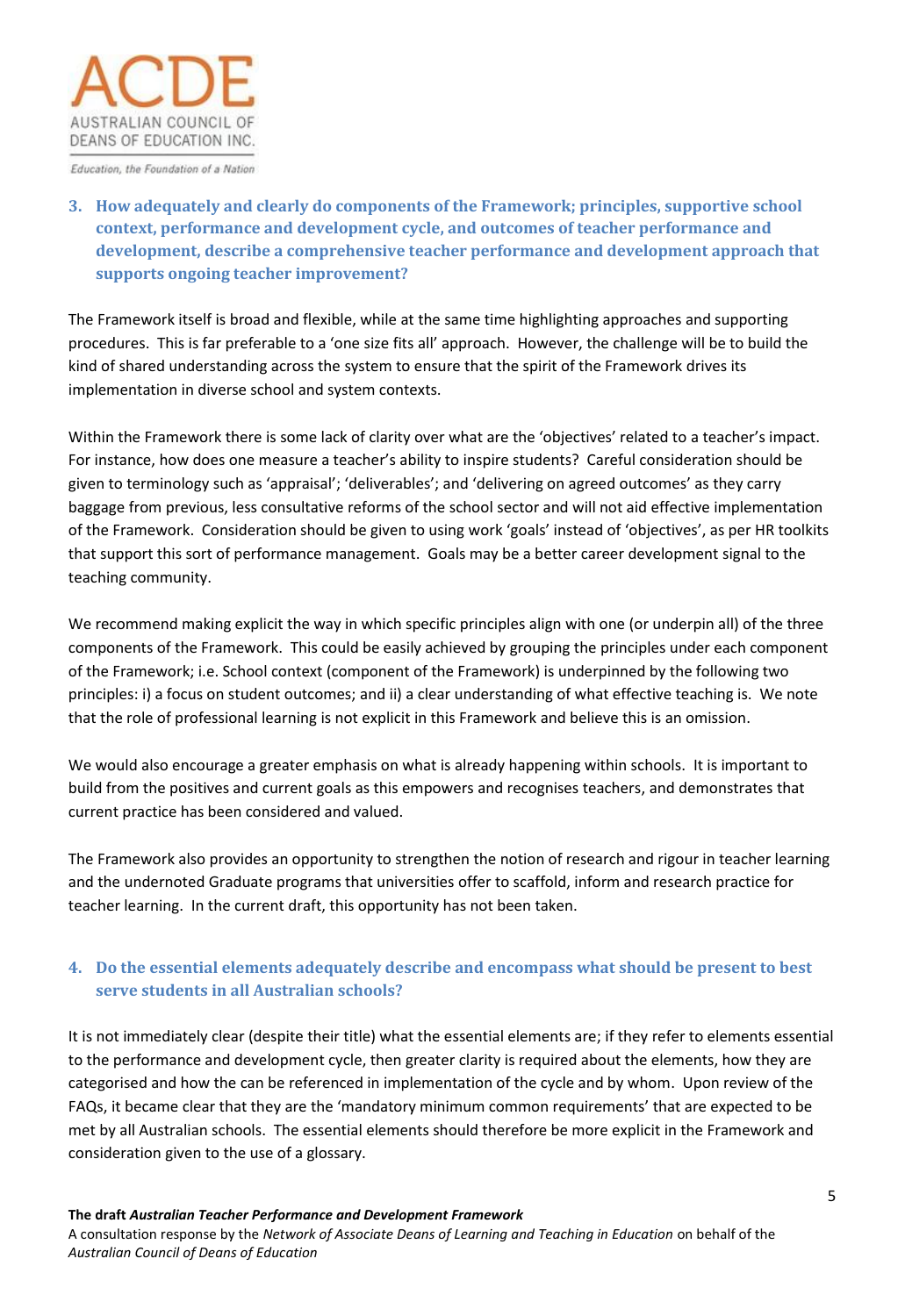

The notion of 'ways of measuring' achievement against objectives is likely to require further elaboration and explicit specification. We caution against measurement of student achievement in a narrow context, i.e. an overreliance upon NAPLAN. Given the wide range of school contexts we would want to ensure that this is defined in such a way as to provide multiple forms of evidence of learning in a range of contexts. For instance, there is a growing body of research suggesting teachers building relationships with students is a reliable indicator of student learning and development.

The Framework must better recognise that increased student learning outcomes are not only aligned with excellent leadership in schools and classrooms but also effective leadership at the national, state government and district level. There thus should be a greater emphasis on the importance of collaborative partnerships at all levels of the educational landscape. We urge the Framework to advocate the use of sophisticated learning technologies to support a professional network which fosters a truly national discourse, with supportive knowledge development and practice sharing.

# <span id="page-5-0"></span>**5. What are priorities for support, who needs support, and what forms of support should be available?**

We endorse the Framework's explicit recognition that support to schools is critical to successful reform. It is also implicit that support needs to be multi-layered to meet the diversity of school needs. It is apparent that accessing support will inevitably add to the time pressures of teachers.

Essentially, the Framework suggests that teaching would best be served by becoming what Lawrence Stenhouse wrote of in the 1970s as a 'research-based profession', where teachers routinely, both individually and collaboratively, inquire into their practice and draw together data to inform practice. This kind of approach relies on teachers and school leaders who know how to collect and interpret evidence from a wide range of sources, and, most importantly; understand the evidence related to teaching to be complex enough to require a more 'forensic' than 'adversarial' approach. In other words, that evidence is collected and interpreted in order to 'shed light' on practice rather than to provide incontrovertible proof about practice.

In order for this more generative approach to take hold, teachers will need support around the execution of inquiry-based professional learning. A possible model for this might involve funding teachers to engage in collaborative inquiry with support from an academic partner with expertise in this kind of work, along with online support and opportunities to collaborate with colleagues utilising Web 2.0 technologies.

Principals and other school leaders responsible for mentoring and coaching colleagues will need support on a range of levels to be most effective in this work. Such support might focus on the leadership and management dimensions of this work and should support leaders in developing support networks across schools and building and improving skills related to the 'human' dimensions of performance management.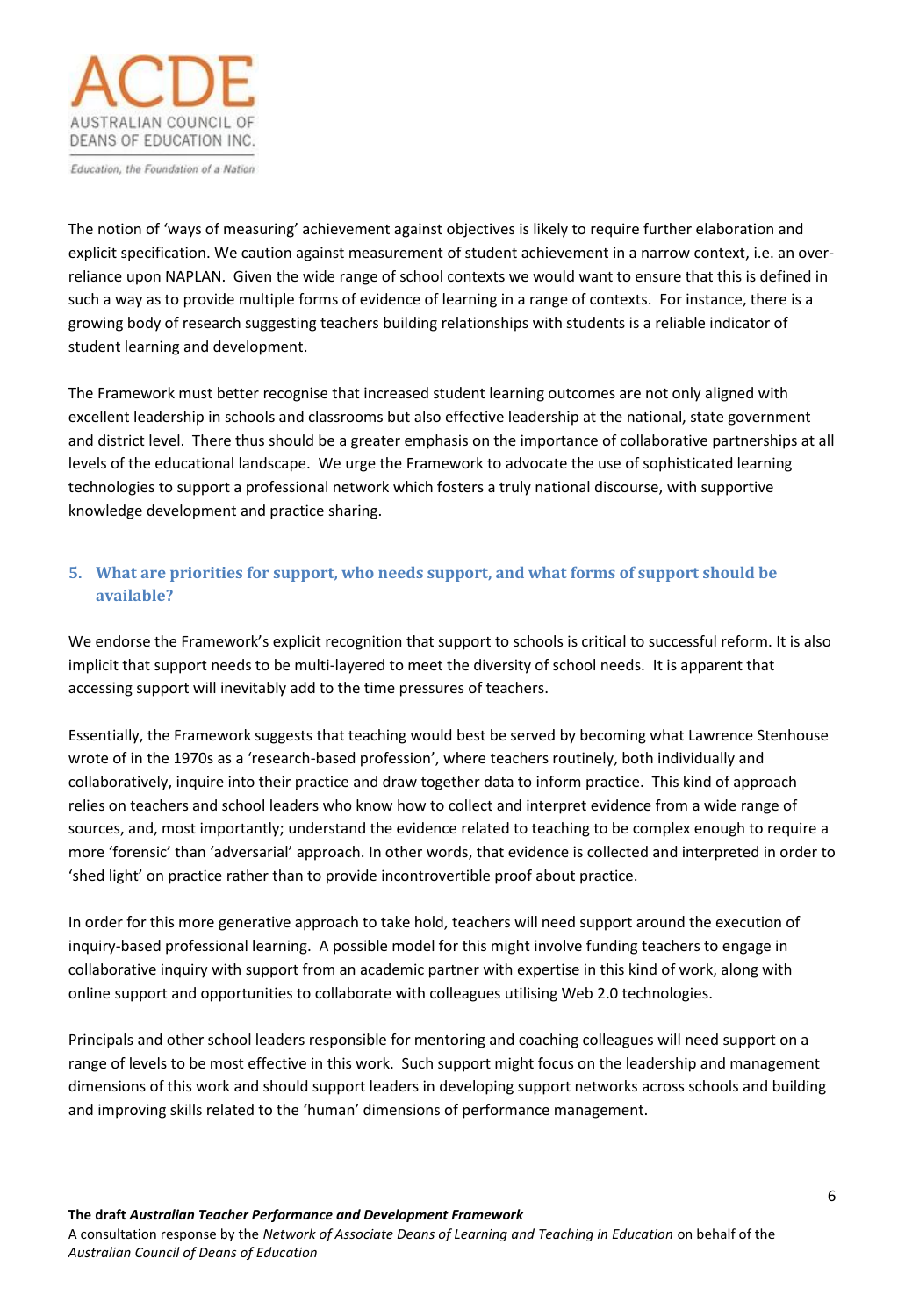

Four areas of support are identified within the Framework. While these support structures are comprehensive they are also rather broad. There will need to be a mix of theoretical models and good practice examples to unpack these four areas. The good practice models of support for professional learning and development must cover the different levels of reform. In particular, examples of self and peer assessment strategies should be identified and developed to extend practice and help teachers and schools to use the richness of multiple sources of evidence to underpin teacher development goals. In addition, models are emerging where clinical models for professional learning and development are being used to support teacher learning<sup>1</sup>.

#### <span id="page-6-0"></span>**6. How adequately and clearly does the structure and the language used make the Framework accessible to the profession?**

We acknowledge that the Framework is constructed in a very clear and accessible way. The flexibility offered by the draft Framework is highly preferable to a one-size-fits-all approach.

We urge AITSL to explicitly refer to the effective practice that already exists around the country. Further, the key message within the Framework is the need for teachers/schools/ systems to 'improve teaching'. While identifying the issue is critical to reform there is a risk that it can also disengage and disempower teachers. For this reason, it would be helpful to introduce a more positive concept where teachers (with the support of schools and systems) are recognised as ongoing professional learners, placing themselves at the centre of their professional learning and development, in order to improve their teaching and their student learning. The concept of trust in the profession needs to permeate the principles of the Framework so that rather than a mechanism for surveillance the process becomes an opportunity for real growth rather than compliance. Such an approach helps to contextualise teachers with agency for their professional learning and development for improving student learning.

Deriving a "school's shared view of effective teaching" from the National Standards could be problematic, however, given that the Standards do not provide direct guidance on effective classroom practice. The Standards are more oriented at defining effective teachers than effective teaching in its broadest sense. This distinction is subtle yet important and will require further work to recalibrate the essence of the Framework.

# <span id="page-6-1"></span>**7. Are there any critical areas of teacher performance and development that require further consideration or elaboration?**

The Framework is structured in such a way as to allow critical areas of teacher performance and development to be identified on a local scale; this is a good model. However, we caution against an approach that fails to provide some guidance to teachers about how to analyse and improve their teaching. Many studies have demonstrated the challenges within professional learning communities of reaching any kind of agreement about what constitutes good teaching. Without a Framework from which to commence discussions among teachers,

#### **The draft** *Australian Teacher Performance and Development Framework*

**.** 

A consultation response by the *Network of Associate Deans of Learning and Teaching in Education* on behalf of the *Australian Council of Deans of Education*

<sup>1</sup> See, for instance: City, EA, Elmore, RF, Fiarman, SE and Teitel, L. 2009. *Instructional rounds in education: A network approach to improving teaching and learning*, Cambridge, MA: Harvard University Press.